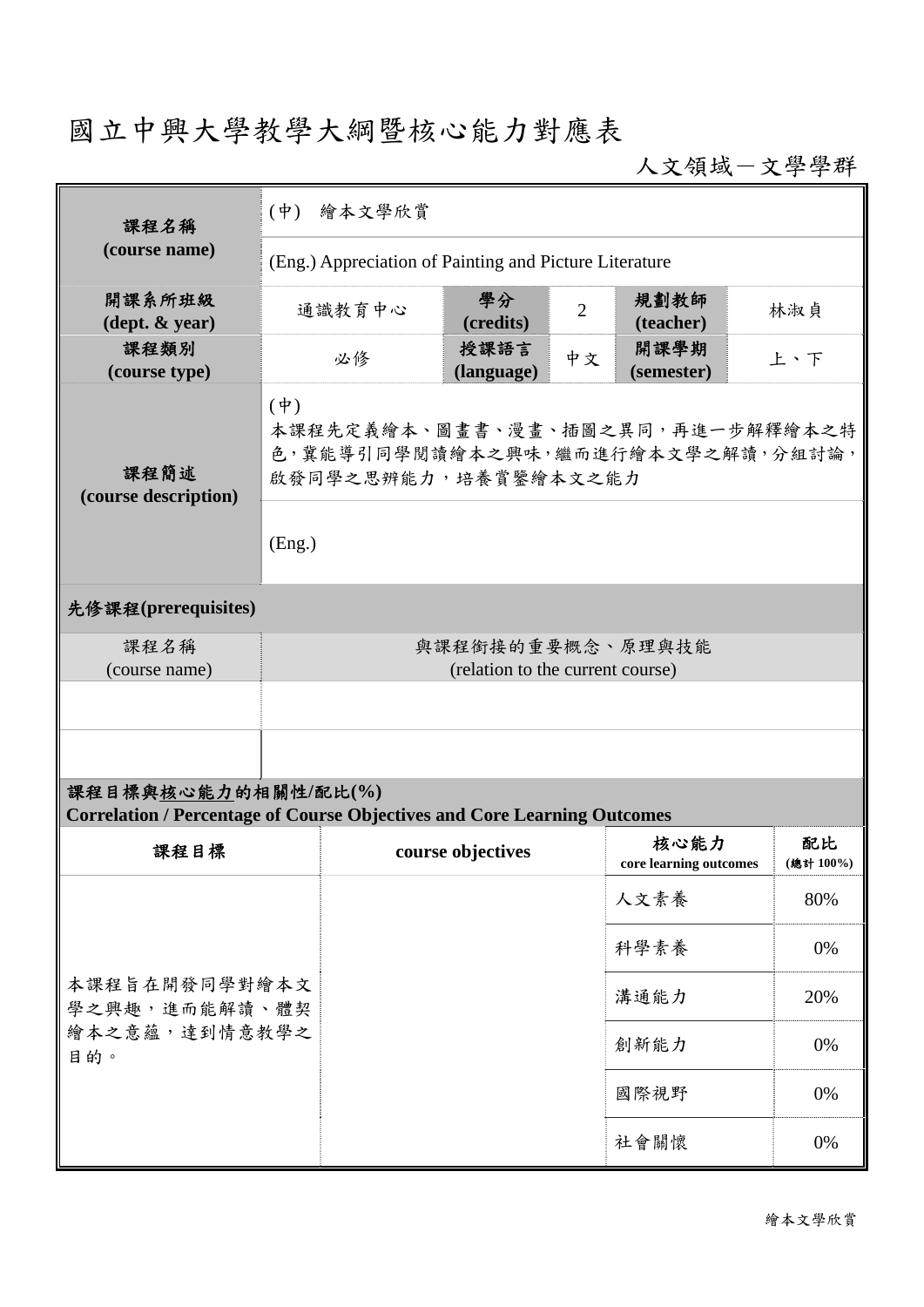| 課程目標之教學方法與評量方式<br><b>Teaching Strategies and Assessment Methods for Course Objectives</b> |                |                                                            |                                                       |  |  |  |  |  |  |
|-------------------------------------------------------------------------------------------|----------------|------------------------------------------------------------|-------------------------------------------------------|--|--|--|--|--|--|
| 課程目標                                                                                      |                | 教學方法                                                       | 評量方式                                                  |  |  |  |  |  |  |
| 同上段                                                                                       |                | 講授<br>討論/報告                                                | 期中考 20%、期末考 20%、<br>分組討論 20%、期末作業 20%、<br>平時勤惰與反應 20% |  |  |  |  |  |  |
| 授課內容 (單元名稱與內容、習作/考試進度、備註)<br>(course content and homework/tests schedule)                 |                |                                                            |                                                       |  |  |  |  |  |  |
|                                                                                           | 週次             | 授<br>課<br>大                                                | 綱                                                     |  |  |  |  |  |  |
|                                                                                           | 1              | 簡介課程內容,遴選班代,確定分組名單                                         |                                                       |  |  |  |  |  |  |
|                                                                                           | 2              | 界說繪本、圖畫書、漫畫、插圖之異同                                          |                                                       |  |  |  |  |  |  |
|                                                                                           | 3              | 繪本文學流變史概述                                                  |                                                       |  |  |  |  |  |  |
|                                                                                           | $\overline{4}$ | 繪本文學理論概述                                                   |                                                       |  |  |  |  |  |  |
|                                                                                           | $\mathfrak{S}$ | 閱讀幾米:地下鐵                                                   |                                                       |  |  |  |  |  |  |
|                                                                                           | 6              | 影視欣賞:地下鐵<br>討論繪本與影視效果之張力                                   |                                                       |  |  |  |  |  |  |
|                                                                                           | $\overline{7}$ | 閲讀幾米:向左走向右走                                                |                                                       |  |  |  |  |  |  |
|                                                                                           | 8              | 影視欣賞:向左走向右走<br>進行「敘述觀點、主題表現」之討論                            |                                                       |  |  |  |  |  |  |
|                                                                                           | 9              | 期中考                                                        |                                                       |  |  |  |  |  |  |
|                                                                                           | 10             | 閲讀 David Shannon : David Gets in Trouble<br>進行「兒童特質」之討論    |                                                       |  |  |  |  |  |  |
|                                                                                           | 11             | 閲讀 David Shannon : David Goes to School<br>進行「師生行為模式對應」之討論 |                                                       |  |  |  |  |  |  |
|                                                                                           | 12             | 閲讀 Quentin Blake:Cockatoos<br>進行「愛與被愛」、「接受與逃避」之討論          |                                                       |  |  |  |  |  |  |
|                                                                                           | 13             | 閲讀 Babette Cole : Hair in Funny Places<br>進行「性愛教育」之討論      |                                                       |  |  |  |  |  |  |
|                                                                                           | 14             | 閱讀徐素霞:媽媽,外面有陽光<br>進行「親子關係」之討論                              |                                                       |  |  |  |  |  |  |
|                                                                                           | 15             | 閲讀兒童繪本:台灣真少年系列<br>進行「台灣鄉土文化」之討論                            |                                                       |  |  |  |  |  |  |
|                                                                                           | 16             | 閱讀:台灣歷史<br>進行「本土文化」之體認                                     |                                                       |  |  |  |  |  |  |
|                                                                                           | 17             | 進行流行漫畫:「臘筆小新、我們這一家」之討論                                     |                                                       |  |  |  |  |  |  |